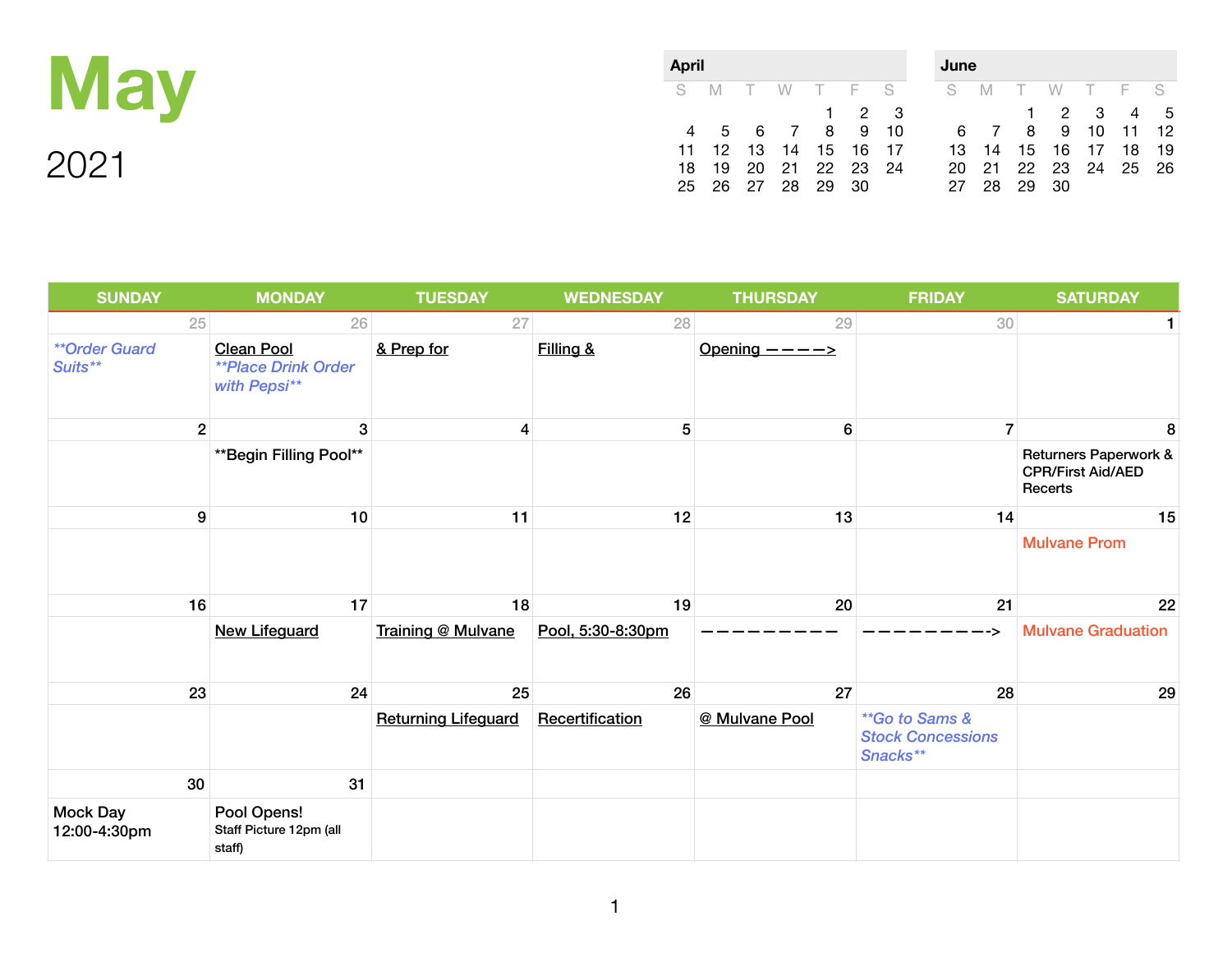

2022

| May |    |      |                   |     |       |        |   |  |  |  |  |
|-----|----|------|-------------------|-----|-------|--------|---|--|--|--|--|
| S   | M  |      | T W T F           |     |       | $^-$ S | S |  |  |  |  |
| 1.  | 2  | - 3  |                   | 4 5 | 6     |        |   |  |  |  |  |
| 8   | 9  |      | 10 11 12 13       |     |       | 14     |   |  |  |  |  |
| 15  | 16 |      | 17 18             |     | 19 20 | 21     |   |  |  |  |  |
| 22  |    |      | 23 24 25 26 27 28 |     |       |        | 1 |  |  |  |  |
| 29  | 30 | - 31 |                   |     |       |        | 2 |  |  |  |  |
|     |    |      |                   |     |       |        | 3 |  |  |  |  |

| July |    |    |    |                |     |    |
|------|----|----|----|----------------|-----|----|
| S    | M  | T. | W  | Т.             | - F | S  |
|      |    |    |    |                | 1   | 2  |
| 3    | 4  | 5  | 6  | $\overline{7}$ | 8   | 9  |
| 10   | 11 | 12 | 13 | 14             | 15  | 16 |
| 17   | 18 | 19 | 20 | 21             | 22  | 23 |
| 24   | 25 | 26 | 27 | 28             | 29  | 30 |
| 31   |    |    |    |                |     |    |

| <b>SUNDAY</b> | <b>MONDAY</b>                                                                      | <b>TUESDAY</b>                                                                                            | <b>WEDNESDAY</b>                                                                   | <b>THURSDAY</b>                                                                                                             | <b>FRIDAY</b>                                                                | <b>SATURDAY</b>                                                                                 |
|---------------|------------------------------------------------------------------------------------|-----------------------------------------------------------------------------------------------------------|------------------------------------------------------------------------------------|-----------------------------------------------------------------------------------------------------------------------------|------------------------------------------------------------------------------|-------------------------------------------------------------------------------------------------|
| 29            | 30                                                                                 | 31                                                                                                        |                                                                                    | $\mathbf{2}$                                                                                                                | 3                                                                            |                                                                                                 |
|               |                                                                                    | Pool Opens!<br>Swim Team: 12-12:45pm                                                                      | Swim Team: 12-12:45pm                                                              | Swim Team: 12-12:45pm                                                                                                       | <b>Staff Meeting 10:30-11:30</b>                                             |                                                                                                 |
|               |                                                                                    |                                                                                                           | 8                                                                                  | 9                                                                                                                           | 10                                                                           | 11                                                                                              |
|               | SL Session 1: 10am-11:45<br>Swim Team: 12-12:45pm<br><b>SL Session 1: 7:15-8pm</b> | SL Session 1: 10am-11:45<br>Swim Team: 12-12:45pm<br><b>SL Session 1: 7:15-8pm</b><br>MRC Zumba: 8-8:45pm | SL Session 1: 10am-11:45<br>Swim Team: 12-12:45pm<br><b>SL Session 1: 7:15-8pm</b> | <b>SL Session 1: 10am-11:45</b><br>Swim Team: 12-12:45pm<br><b>SL Session 1: 7:15-8pm</b><br>MRC Zumba: 8-8:45pm            | <b>Staff Meeting 10:30-11:30</b>                                             | Mommy & Me SL<br>10am-10:30am                                                                   |
| 12            | 13                                                                                 | 14                                                                                                        | 15                                                                                 | 16                                                                                                                          | 17                                                                           | 18                                                                                              |
|               | SL Session 1: 10am-11:45<br>Swim Team: 12-12:45pm<br><b>SL Session 1: 7:15-8pm</b> | SL Session 1: 10am-11:45<br>Swim Team: 12-12:45pm<br><b>SL Session 1: 7:15-8pm</b><br>MRC Zumba: 8-8:45pm | SL Session 1: 10am-11:45<br>Swim Team: 12-12:45pm<br><b>SL Session 1: 7:15-8pm</b> | Megan gone for<br>SL Session 1: 10am-11:45<br>Swim Team: 12-12:45pm<br><b>SL Session 1: 7:15-8pm</b><br>MRC Zumba: 8-8:45pm | Dance Team Camp<br><b>Staff Meeting 10:30-11:30</b>                          | @ ESU $-- ---$<br>Mommy & Me SL<br>10am-10:30am                                                 |
| 13            | 20                                                                                 | 21                                                                                                        | 22                                                                                 | 23                                                                                                                          | 24                                                                           | 25                                                                                              |
|               | SL Session 2: 10am-11:45<br>Swim Team: 12-12:45pm<br><b>SL Session 1: 7:15-8pm</b> | SL Session 2: 10am-11:45<br>Swim Team: 12-12:45pm<br><b>SL Session 1: 7:15-8pm</b><br>MRC Zumba: 8-8:45pm | SL Session 2: 10am-11:45<br>Swim Team: 12-12:45pm<br><b>SL Session 1: 7:15-8pm</b> | SL Session 2: 10am-11:45<br>Swim Team: 12-12:45pm<br><b>SL Session 1: 7:15-8pm</b><br>MRC Zumba: 8-8:45pm                   | ***NO PARTIES***<br>set up for Swim Meet<br><b>Staff Meeting 10:30-11:30</b> | -No Classes!-<br>- Home Swim Meet -<br>guards there @ 6:30am;<br>8am start;<br>Pool Opens @ 4pm |
| 14            | 27                                                                                 | 28                                                                                                        | 29                                                                                 | 30                                                                                                                          |                                                                              | 2                                                                                               |
|               | SL Session 2: 10am-11:45<br>Swim Team: 12-12:45pm<br><b>SL Session 1: 7:15-8pm</b> | SL Session 2: 10am-11:45<br>Swim Team: 12-12:45pm<br><b>SL Session 1: 7:15-8pm</b><br>MRC Zumba: 8-8:45pm | SL Session 2: 10am-11:45<br>Swim Team: 12-12:45pm<br><b>SL Session 1: 7:15-8pm</b> | SL Session 2: 10am-11:45<br>Swim Team: 12-12:45pm<br>SL Session 1: 7:15-8pm<br>MRC Zumba: 8-8:45pm                          | <b>Staff Meeting 10:30-11:30</b>                                             | Mommy & Me SL<br>10am-10:30am                                                                   |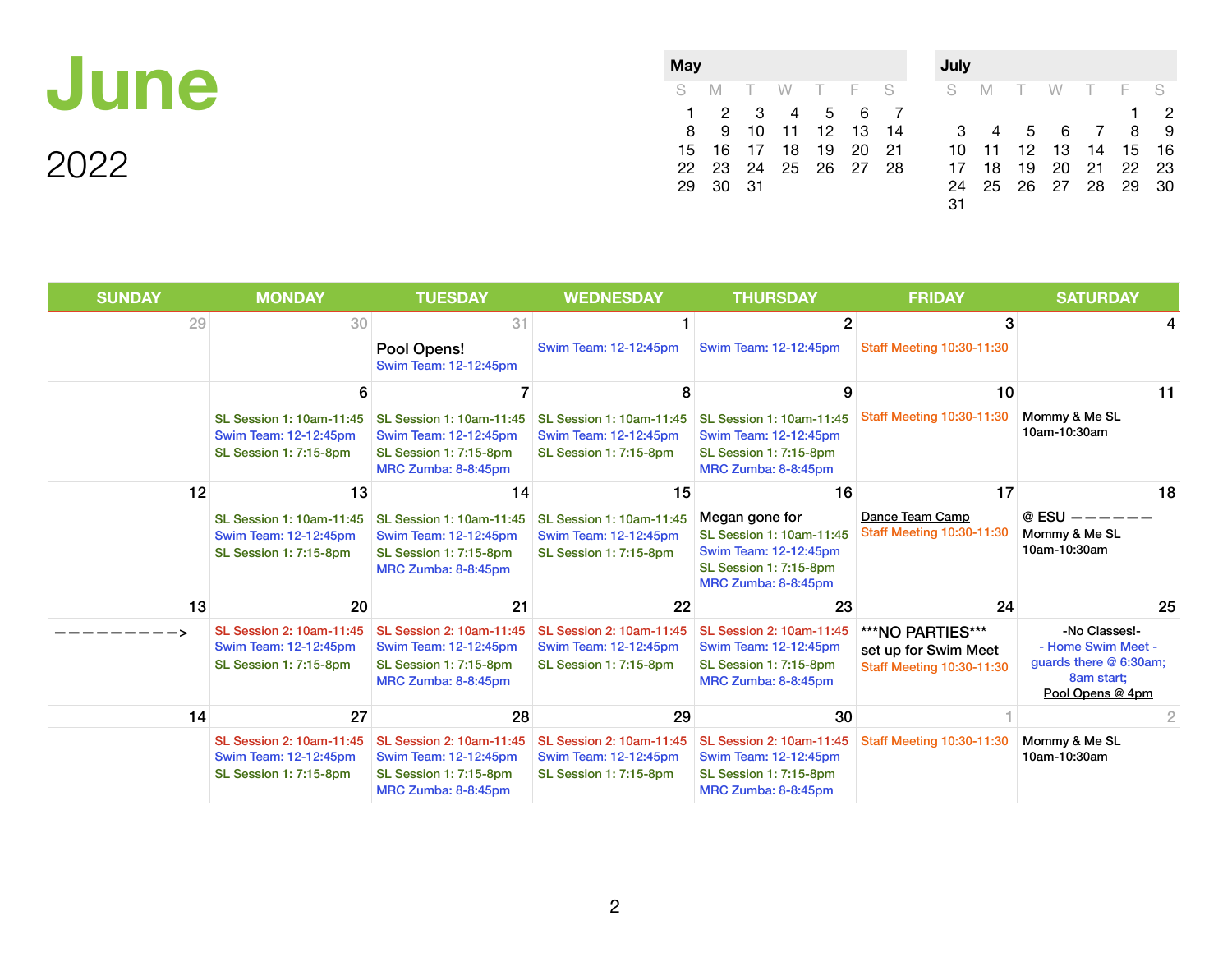

| June |    |    |                |          |             |    | <b>August</b> |             |    |             |       |                 |     |
|------|----|----|----------------|----------|-------------|----|---------------|-------------|----|-------------|-------|-----------------|-----|
| S.   | M  |    | W              | T F S    |             |    | - S           | M           |    | W           | T F S |                 |     |
|      |    |    | $\blacksquare$ |          | $2 \quad 3$ | -4 |               | $\mathbf 1$ |    | $2 \quad 3$ | -4    | 5               | - 6 |
| 5    | 6  | 7  | 8              | 9        | 10          | 11 | 7             | 8           | 9  | 10          | 11    | 12 <sup>°</sup> | 13  |
| 12   | 13 | 14 | 15             | 16       | - 17        | 18 | 14            | 15          | 16 | 17          | 18    | 19              | -20 |
| 19   | 20 | 21 |                | 22 23 24 |             | 25 | 21            | 22.         | 23 | 24          | 25    | 26              | 27  |
| 26   | 27 | 28 | 29             | 30       |             |    | 28            | 29          | 30 | -31         |       |                 |     |
|      |    |    |                |          |             |    |               |             |    |             |       |                 |     |

| <b>SUNDAY</b> | <b>MONDAY</b>                                                                                             | <b>TUESDAY</b>                                                                                            | <b>WEDNESDAY</b>                                                                   | <b>THURSDAY</b>                                                                                           | <b>FRIDAY</b>                    | <b>SATURDAY</b>               |    |
|---------------|-----------------------------------------------------------------------------------------------------------|-----------------------------------------------------------------------------------------------------------|------------------------------------------------------------------------------------|-----------------------------------------------------------------------------------------------------------|----------------------------------|-------------------------------|----|
| 26            | 27                                                                                                        | 28                                                                                                        | 29                                                                                 | 30                                                                                                        |                                  |                               | 2  |
|               | SL Session 2: 10am-11:45<br>Swim Team: 12-12:45pm<br>SL Session 1: 7:15-8pm                               | SL Session 2: 10am-11:45<br>Swim Team: 12-12:45pm<br><b>SL Session 1: 7:15-8pm</b><br>MRC Zumba: 8-8:45pm | SL Session 2: 10am-11:45<br>Swim Team: 12-12:45pm<br><b>SL Session 1: 7:15-8pm</b> | SL Session 2: 10am-11:45<br>Swim Team: 12-12:45pm<br><b>SL Session 1: 7:15-8pm</b><br>MRC Zumba: 8-8:45pm | <b>Staff Meeting 10:30-11:30</b> | Mommy & Me SL<br>10am-10:30am |    |
| 3             |                                                                                                           | 5                                                                                                         | 6                                                                                  |                                                                                                           | 8                                |                               | 9  |
|               | **Alternate Hours -<br>12:30-4:30pm**                                                                     | Swim Team: 12-12:45pm<br>MRC Zumba: 8-8:45pm                                                              | Swim Team: 12-12:45pm                                                              | Swim Team: 12-12:45pm<br>MRC Zumba: 8-8:45pm                                                              | <b>Staff Meeting 10:30-11:30</b> | Mommy & Me SL<br>10am-10:30am |    |
| 10            | 11                                                                                                        | 12                                                                                                        | 13                                                                                 | 14                                                                                                        | 15                               |                               | 16 |
|               | SL Session 3: 10am-11:45<br><b>Swim Team Family Party:</b><br>12-12:45pm<br><b>SL Session 2: 7:15-8pm</b> | SL Session 3: 10am-11:45<br><b>SL Session 2: 7:15-8pm</b><br>MRC Zumba: 8-8:45pm                          | SL Session 3: 10am-11:45<br><b>SL Session 2: 7:15-8pm</b>                          | SL Session 3: 10am-11:45<br><b>SL Session 2: 7:15-8pm</b><br>MRC Zumba: 8-8:45pm                          | <b>Staff Meeting 10:30-11:30</b> | Mommy & Me SL<br>10am-10:30am |    |
| 17            | 18                                                                                                        | 19                                                                                                        | 20                                                                                 | 21                                                                                                        | 22                               |                               | 23 |
|               | SL Session 3: 10am-11:45<br><b>SL Session 2: 7:15-8pm</b>                                                 | SL Session 3: 10am-11:45<br><b>SL Session 2: 7:15-8pm</b><br>MRC Zumba: 8-8:45pm                          | SL Session 3: 10am-11:45<br><b>SL Session 2: 7:15-8pm</b>                          | SL Session 3: 10am-11:45<br><b>SL Session 2: 7:15-8pm</b><br>MRC Zumba: 8-8:45pm                          | <b>Staff Meeting 10:30-11:30</b> | Mommy & Me SL<br>10am-10:30am |    |
| 24            | 25                                                                                                        | 26                                                                                                        | 27                                                                                 | 28                                                                                                        | 29                               |                               | 30 |
|               | <b>SL Session 2: 7:15-8pm</b>                                                                             | <b>SL Session 2: 7:15-8pm</b><br>MRC Zumba: 8-8:45pm                                                      | <b>SL Session 2: 7:15-8pm</b>                                                      | <b>SL Session 2: 7:15-8pm</b><br>MRC Zumba: 8-8:45pm                                                      | <b>Staff Meeting 10:30-11:30</b> | Mommy & Me SL<br>10am-10:30am |    |